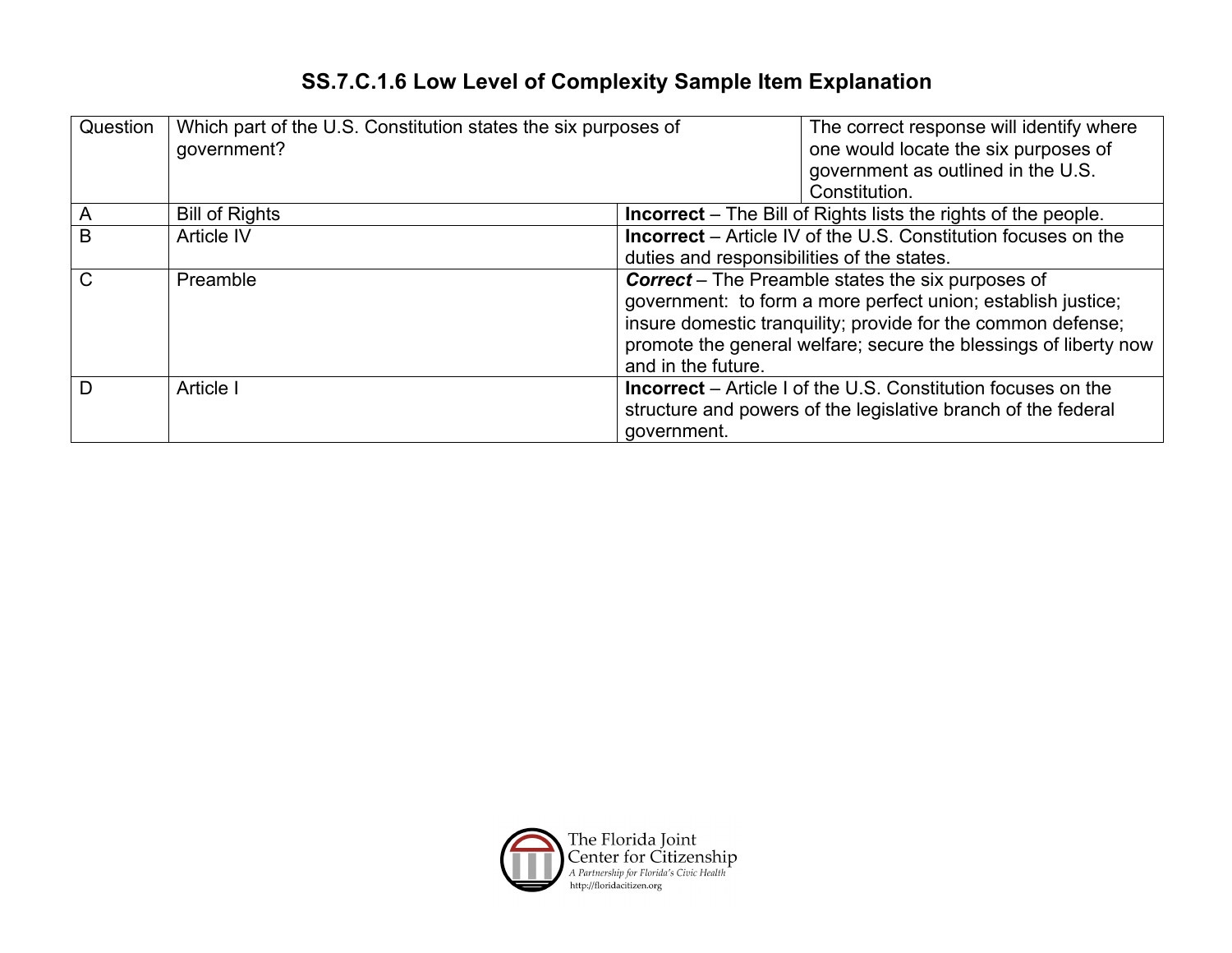## **SS.7.C.1.6 Moderate Level of Complexity Sample Item Explanation**

| Question                                               | In the Preamble to the U.S. Constitution, what is the meaning of the<br>phrase "We the People"? |                                                                 | Interpret the phrase "We the People."                                 |
|--------------------------------------------------------|-------------------------------------------------------------------------------------------------|-----------------------------------------------------------------|-----------------------------------------------------------------------|
|                                                        |                                                                                                 |                                                                 | Choose the statement that best                                        |
|                                                        |                                                                                                 |                                                                 | summarizes the meaning of "We the                                     |
|                                                        |                                                                                                 |                                                                 | People" in the context of the Preamble to                             |
|                                                        |                                                                                                 |                                                                 | the U.S. Constitution.                                                |
| A                                                      | The people express their will through political                                                 |                                                                 | <b>Incorrect</b> – The Preamble does not address political parties.   |
|                                                        | parties.                                                                                        |                                                                 | There is no support for this statement in the phrase.                 |
| B                                                      | The people express their will by directly creating                                              | <b>Incorrect</b> – This statement describes a direct democracy, |                                                                       |
|                                                        | laws.                                                                                           |                                                                 | where people directly create all laws. The U.S. Constitution          |
|                                                        |                                                                                                 |                                                                 | does not establish a direct democracy; it establishes a republic,     |
|                                                        |                                                                                                 |                                                                 | or representative democracy, where the people elect                   |
|                                                        |                                                                                                 | representatives who create laws.                                |                                                                       |
| $\mathsf{C}$                                           | Government receives taxes from the people and                                                   |                                                                 | <b>Incorrect</b> – The phrase "We the People" does not imply that the |
|                                                        | exists to support them.                                                                         |                                                                 | government has the power to collect taxes.                            |
| Government receives its power from the people and<br>D |                                                                                                 |                                                                 | <b>Correct</b> – "We the People" is a reference to popular            |
|                                                        | exists to serve them.                                                                           |                                                                 | sovereignty, which means that the government exists because           |
|                                                        |                                                                                                 |                                                                 | the people consent to its establishment. The U.S. government          |
|                                                        |                                                                                                 |                                                                 | was created by the people and exists to serve the people's            |
|                                                        |                                                                                                 | needs.                                                          |                                                                       |